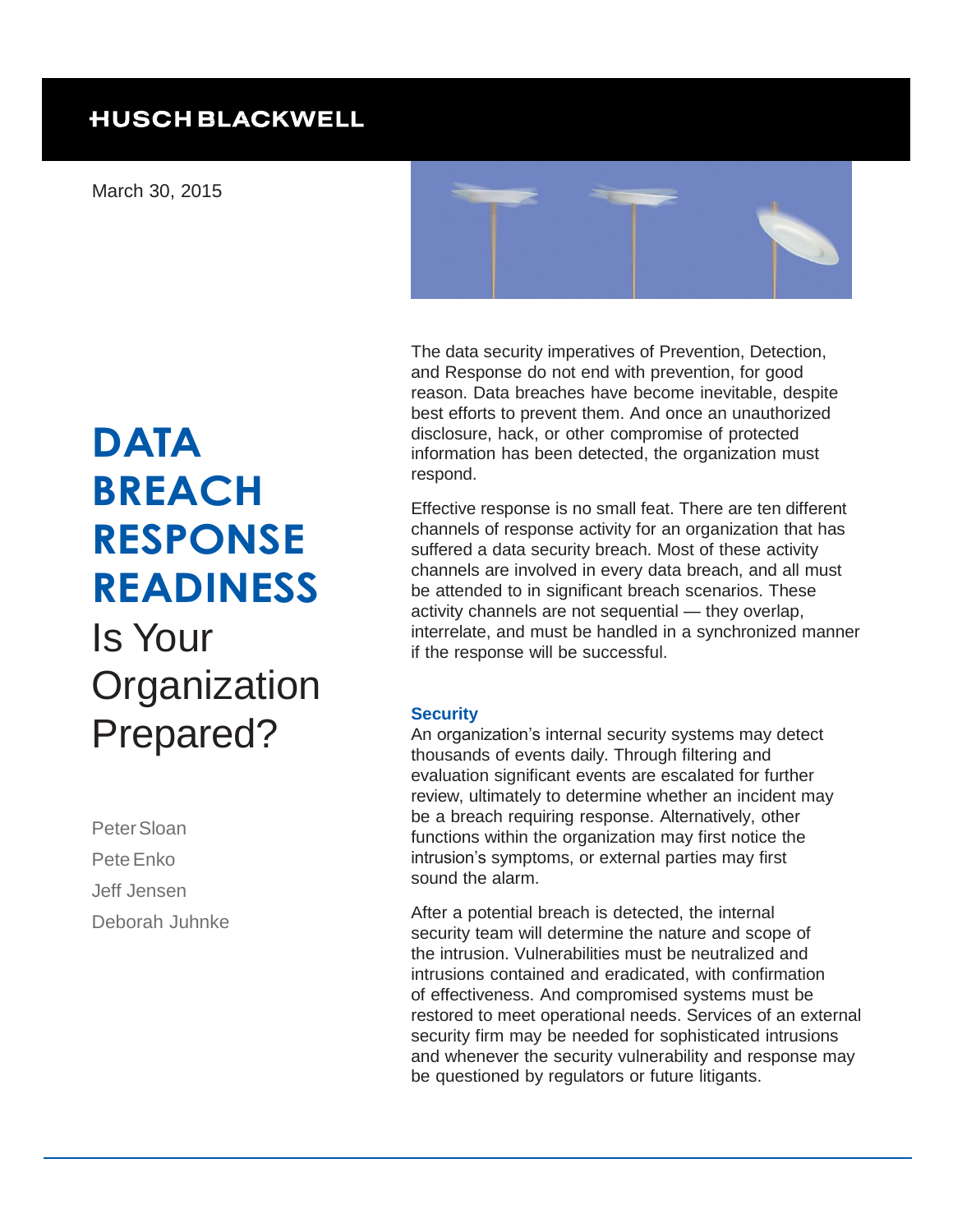The organization's IT function likely has several important elements already in place for these security activities. Many have a Security Operations Center (SOC) within their IT function, which commonly uses a Security Information and Event Management (SIEM) tool to detect and evaluate network intrusions. Organizations may also have a Computer Security Incident Response Team (CSIRT or CIRT), usually with IT Security leadership, focused on computer security activities for incident response. Though vitally important, these IT security capabilities are typically neither intended nor sufficient to manage the other nine activity channels needed for effective breach response.

# **Deciding how to handle all of these interwoven activities in the midst of an unfolding, high-stakes breach — with no advance planning — is a guarantee for failure.**

#### **Legal**

Fact-finding must be done to identify the nature, scope, and means of the data compromise, along with the type of protected information involved and the status and residency of affected employees, customers, and others. Federal, state, and contractual breach response requirements must then be analyzed to determine whether a reportable breach has occurred, and if so, what notifications of individuals, regulators, and others, with what content, must be made within what timeframe. Decisions, notifications, and other actions must be properly documented. If subsequent litigation is anticipated, legal hold decisions to preserve relevant information must also be made.

#### **Forensic**

Many types of breaches will require forensic investigation for regulatory, law enforcement, and potential litigation purposes. The collection and preservation of forensic evidence must be done compliantly with evidentiary standards and regulatory and contractual mandates. The forensic services of an external security firm are generally crucial for the necessary expertise, objectivity, and independence.

#### **Law Enforcement**

Based on the circumstances established through investigation, the organization must determine whether and when to notify law enforcement. Care must be taken to make first contact with the right agency, in the right way. After notification, interaction with law enforcement must be coordinated to serve the organization's interests and ensure that the organization speaks with one voice.

#### **Regulators**

Through incident investigation and legal analysis, the organization must determine whether, when, and how to notify which regulators. After such notifications, the organization must coordinate with regulators to manage the relationship and repercussions.

#### **Insurance Coverage**

Coverage under the organization's existing insurance policies must be evaluated. It is possible, though unlikely, that some coverage may exist under traditional forms of coverage. In addition, the organization may have a cyber insurance policy, usually with claimsmade, named-peril coverages providing reimbursement for certain first-party expenses or losses, and defense and indemnity for certain third-party liabilities.

Some cyber insurers require the use of panel providers for breach response. Others retain approval rights for the various service providers whose assistance will be needed. Cyber insurance policies have a complicated web of conditions, exclusions, and sub-limits for different coverage elements, which must be understood. After determining whether and when to notify its insurer, the organization will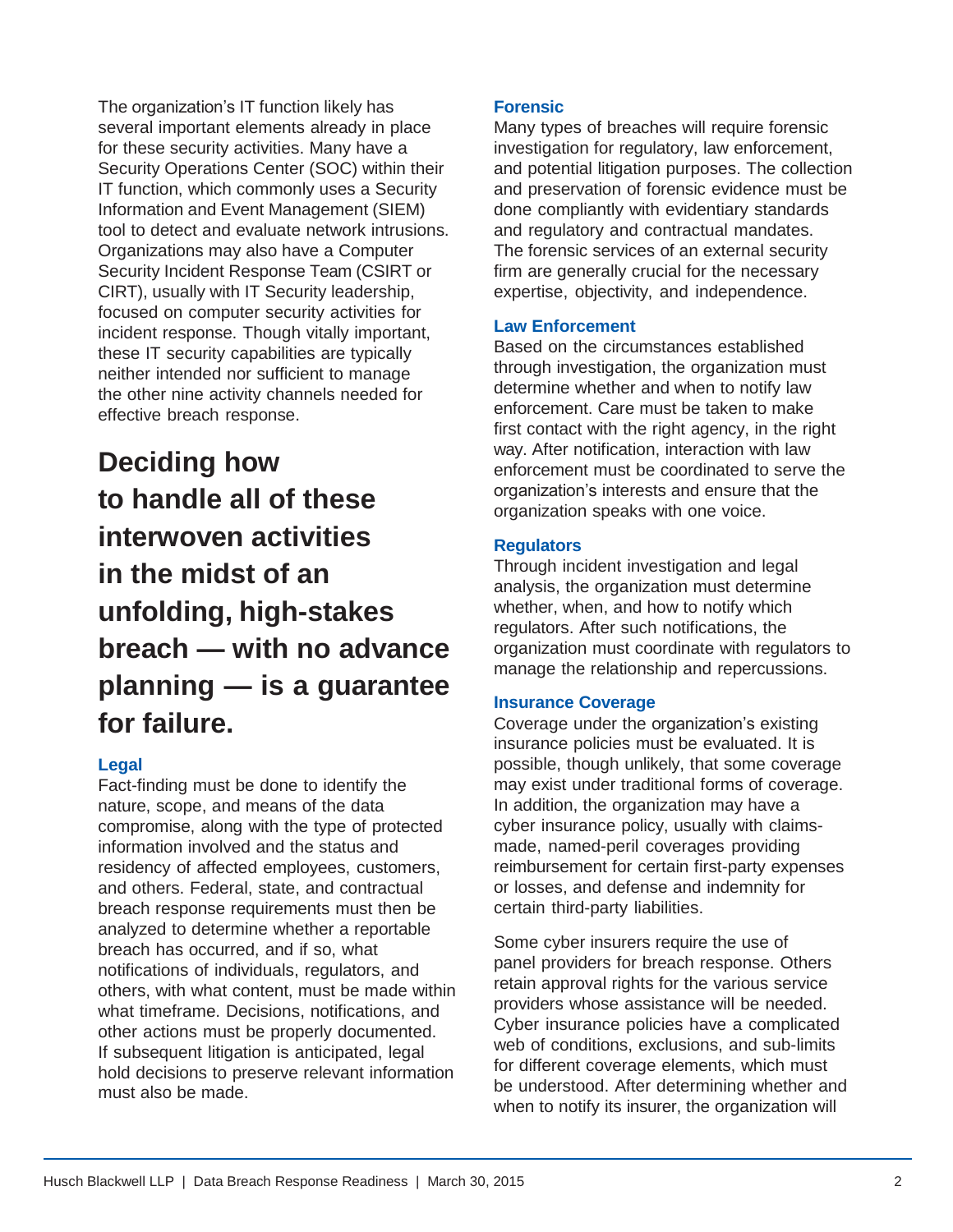need to comply with policy requirements, coordinate with the insurer, and protect its rights under the applicable coverages.

#### **Public Relations**

Any breach may have publicity repercussions. Significant breaches can have a dramatic impact upon the organization's reputation and financial performance. The organization will need a plan for external communications about the breach that reconciles its brand and reputational interests with its regulatory requirements and legal exposures. The communications plan must be executed in a way that best positions the organization with customers, employees, the media, and the public, and that also allows flexibility for effective reaction and response.

#### **Stakeholders**

Internal stakeholders, including executive management and the Board, must be briefed, with timely updates, to avoid surprise and provide appropriate assurance. And business partners, employee unions, and other stakeholders may need (or expect) appropriate information regarding the breach and response status.

#### **Notification**

Once the organization determines it is legally required or otherwise prudent to notify affected individuals, they must be notified in a timely, compliant manner under the applicable federal and state and contractual breach notification requirements. When large groups of individuals must be notified, the services of a notification management provider may be needed to accomplish the notifications, staff a call center, and provide credit monitoring and fraud resolution services.

#### **Personnel Management**

If employee involvement contributed to the breach, from malicious misconduct to mere mistake, the organization must determine what personnel action is warranted, ranging from counseling, to discipline, to termination for egregious conduct. Regardless, every breach is a teachable moment for the entire workforce on data security, including what to do and what to avoid.

# **The Ten Activity Channels For Breach Response**

#### **Security**

Detect, Escalate, Determine, Contain, Eradicate, Confirm, Restore

#### Legal

Fact-find, Analyze, Determine, Document, Preserve

#### **Forensic**

Investigate, Collect, Document, Preserve

#### **Law Enforcement**

Determine, Notify, Coordinate

#### **Regulators**

Determine, Notify, Coordinate

**Insurance Coverage** 

Evaluate, Determine, Notify, Coordinate

**Public Relations** 

Plan, Execute, React, Respond

#### **Stakeholders**

Brief, Escalate, Update

#### **Notification**

Identify, Determine, Deploy

**Personnel Management** 

Determine, Act, Communicate

These ten activity channels are not linear. They must be pursued in parallel, and they have significant, interrelated impacts. Analysis of legal responsibilities informs the security and forensic efforts, and vice versa. Results of the forensic and fact-finding investigations drive the planning for stakeholder briefings, crisis communications, and notifications to law enforcement, regulators, insurers, and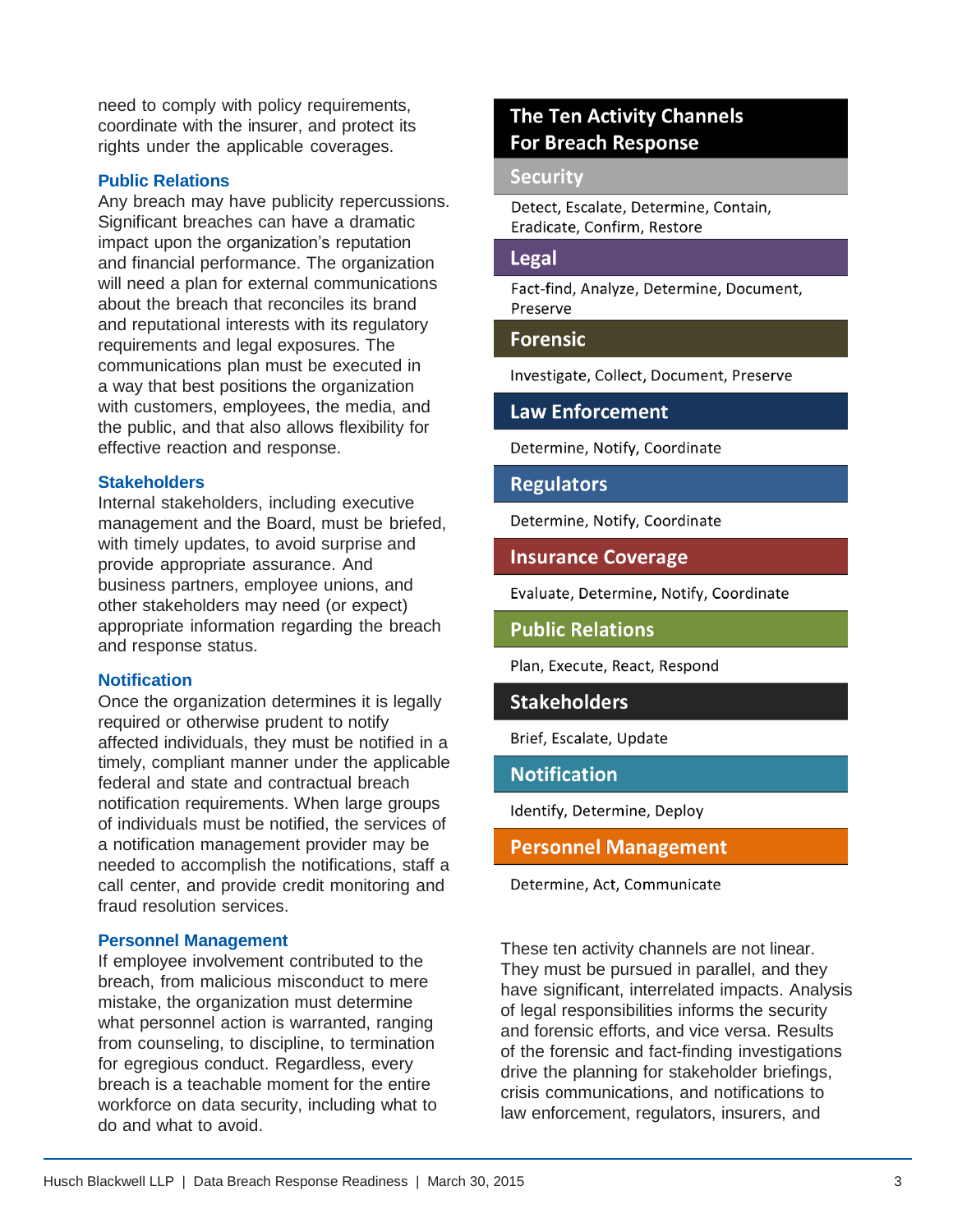affected individuals. Tensions may arise between the reputational interest of early communication and the compliance interest of an exhaustive investigation before any disclosures are made. And since disclosure to any involved constituency may accelerate awareness by others, the pre-notification groundwork in each activity channel must be synchronized, or else the organization will lose control of the response.

### **Breach Response Readiness**

Breach response is often executed in full crisis mode. Deciding how to handle all of these interwoven activities in the midst of an unfolding, high-stakes breach, with no advance planning, is a guarantee for failure.

# **Effective breach response requires breach response readiness.**

Also, by delaying preparations until a breach occurs, the organization surrenders its bargaining power when engaging the various breach response service providers it may need, including security and forensic investigation firms, breach notification management providers, and crisis communications consultants. Simply put, effective breach response requires breach response readiness.

In our experience, effective readiness requires that the organization understand what will be needed in each of the ten activity channels for its anticipated breach scenarios, and also how these activities will be managed simultaneously to avoid unnecessary risk, delay, and cost. Through breach response readiness, the organization lays the groundwork in advance for these activity channels, so that structure, direction, and resources for dealing with an actual breach will be readily available.

#### *1. Coordinate Readiness Efforts through Legal Counsel under Attorney/Client Privilege*

The ten activity channels are truly a multidisciplinary effort, and legal activity is only one of many functions involved. But there is no effective substitute for using legal counsel to coordinate the overall readiness effort, because of the significance of the underlying legal requirements and exposures and the value of conducting the readiness work under the attorney/client privilege.

#### *2. Gather the Information Needed for Readiness Planning*

Pertinent information must be gathered to confirm data security and breach notification requirements applicable to the organization under federal and state laws and contractual relationships. Also, the current, internal capabilities for incident detection and breach response must be understood.

#### *3. Identify and Involve your Incident ResponseGovernanceTeam*

The organization must identify its internal individuals with responsibilities for managing security incident detection, investigation, and response; system restoration and business continuity; breach determinations and notifications; cyber insurance coverage and coordination; law enforcement notification and involvement; and media and crisis communications. Through interviews and coordinated preparations these individuals will collaborate in the readiness effort. In the resulting readiness plan, many of these individuals will have Incident Response Governance (IRG) Team responsibilities, so their involvement in readiness planning is essential.